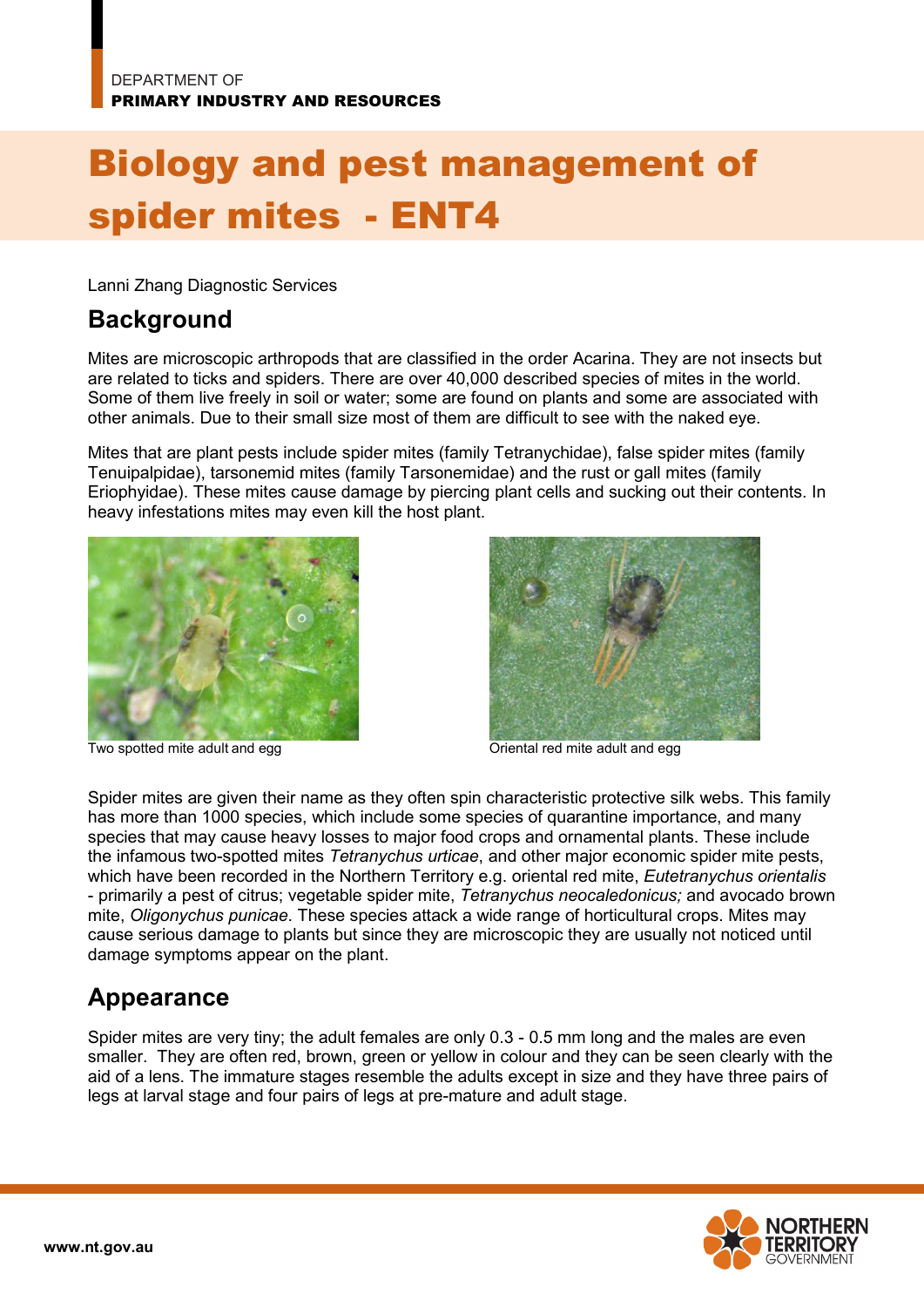Two-spotted mite females are oval in shape and yellowish to greenish in colour and have two dark spots on their shoulders. Their eggs are translucent, about 0.1 mm in diameter, pale yellow or green in colour and have distinctive red eye spots before hatching.

Oriental red mite females are ovoid and brown-green to dark green with light coloured legs. The smaller male mite has legs up to three times the length of the body.

## **Life cycle and biology**

There are five stages in the life cycle of spider mites: egg, larva, protonymph, deutonymph and adult. Most species of spider mites prefer to colonize and lay eggs on the underside of leaves, such as the two spotted mite, but some spider mites, such as the oriental red mites, are often found on the upper side of the leaf. The eggs of spider mites are deposited singly, directly on the host leaf surfaces. Female adults can lay more than 100 eggs during their 30 day life cycle. Development from egg to adult takes about one week in the tropics, so there may be many overlapping generations in a single season. Their populations can increase rapidly and cause extensive plant damage in a very short time when conditions (temperature, humidity and food) are suitable.

Two-spotted mites have been recorded on more than 900 species of known hosts, including more than 150 hosts of some economic value, which includes most of the important agricultural crops and ornamental plants. In the Darwin area, two-spotted mite is one of the most serious pests in the dry season. Two-spotted mites have been recorded on vegetables such as snake beans, eggplant, cucurbits such as watermelon, fruit trees such as carambola and pawpaw and ornamentals such as palms, heliconia, gerberas as well as many other native and horticultural plants.

### **Symptoms and damage**

Spider mites have needle-like mouthparts and feed by piercing the leaves of host plants and sucking out the fluids from plant cells. Feeding causes yellow spots on the leaves and in heavy infestations, foliage has a yellowing or bronzing appearance and may suffer from premature leaf drop. In situations where there is severe damage this may lead to plant death. Mites prefer the young leaves, however in heavy infestations, the older leaves are also affected and sometimes webbing may be seen all over the plant.

Oriental red mite, *Eutetranychus orientalis,* is primarily a pest of *Citrus*, however, the mite has several alternative host species such as cotton, squash, frangipani and grapevines. Oriental red mite damage is similar to that caused by two-spotted mite, infested leaves have a chlorotic appearance and may become weak and finally drop.





Spider mite damage to watermelon leaf **Oriental red mite damage to Kaffir lime leaves**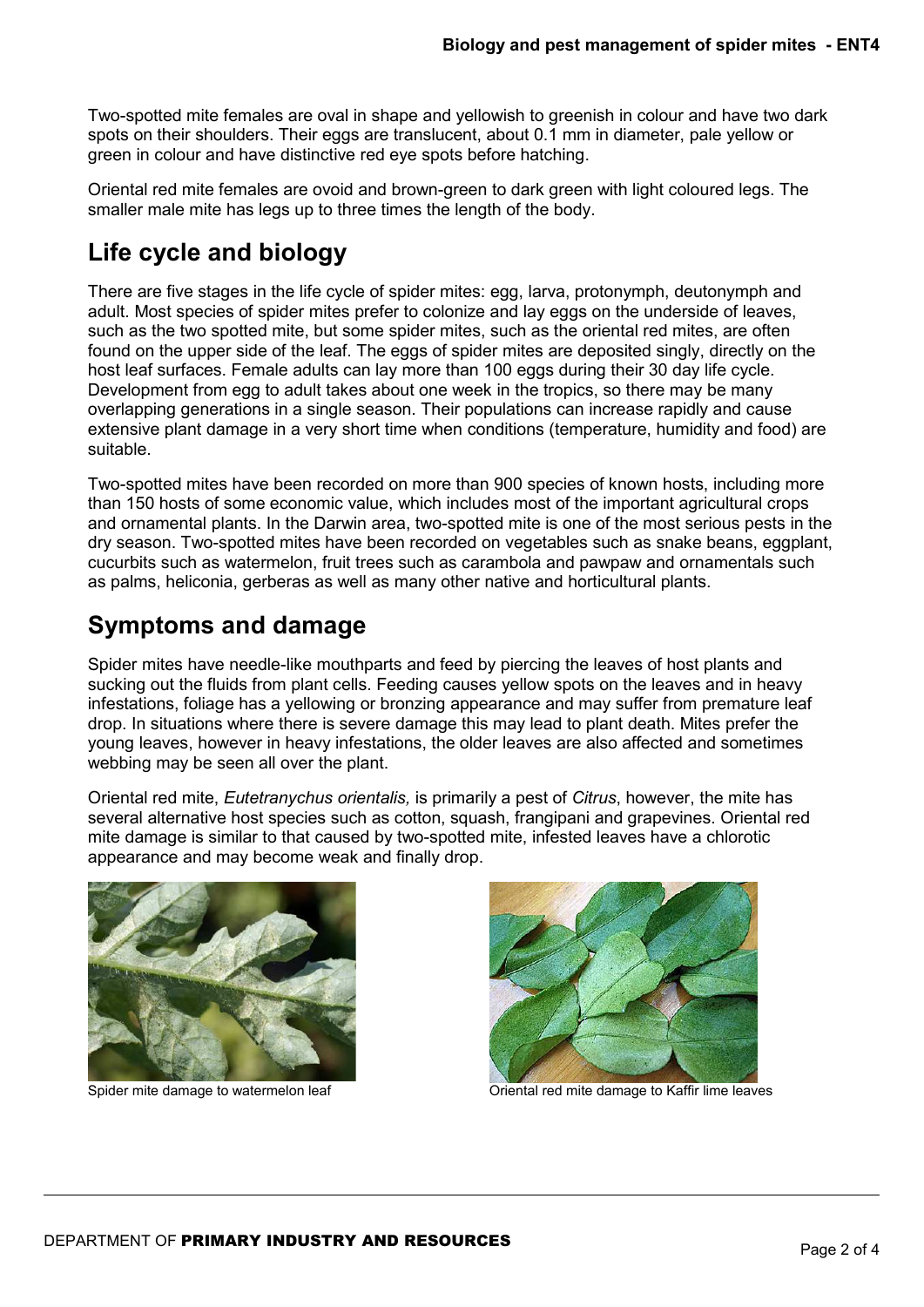

#### **Pest management**



Spider mite damage to taro leaf Spider mites and webbing on bean plant

Timely Inspection of susceptible plants is important in preventing serious damage. As spider mites often re- infest the same plants year after year, it is important to regularly monitor plants that have a history of mite problems. A hand lens (with X10 or 20 magnification) is essential for adequate viewing of the mites.

The best method of monitoring mites is to walk through the crop randomly checking the underside of new and medium aged leaves on a weekly basis. Look out for yellow or distorted leaves as these may be symptoms of mite infestation.

The regular use of miticides may kill predatory mites or create problems with pesticide resistance in the plant feeding mites. Soft chemical sprays such as petroleum oil and potassium soap are effective in controlling certain species of mites in crops. When using potassium soap 2mls per L of spray oil is usually added to the spray. Goods spray coverage is essential when applying pesticides. When applying pesticides ensure that you read product labels and only use as directed.

Biological control of spider mites has been successful in some countries. In Australia, for example, the predatory mites, Phytoseiulus persimilis Athias-Henriot and Typhlodromus occidentalis Nesbitt have been produced commercially for the purpose of controlling some important spider mites, such as Tetranychus spp. on vegetables, ornamental plants and fruit trees.

<span id="page-2-0"></span><sup>i</sup> References

[i](#page-2-0)

-

Jeppson, L.R., Keifer, H.H. and Baker, E.W. 1975. Mites Injurious to Economic Plants. University of California Press, Berkeley, California. 614 pp

Bolland, H.R., Gutierrez, J. and Flechtmann, C.H.W. 1998. World Catalogue of the Spider Mite Family (Acari: Tetranychidae). Leiden, Brill. 392 pp

Young, G. and Zhang, L. 1998. The IPM of snake bean, Vigna unguiculata ssp. sesquipedalis, in the Top End of the Northern Territory. Proceedings of the sixth workshop for tropical agricultural entomologists, Darwin. DPI&F Technical Bulletin No. 288, 95-100

Acknowledgments

The author would like to acknowledge Deanna Chin and Haidee Brown for assisting with the preparation of the factsheet

For further information on this factsheet contact Entomology at insectinfo.dpifm@nt.gov.au. Agnotes or factsheets on other pests are available from www.entomology.nt.gov.au or www.primaryindustry.nt.gov.au

Department of Primary Industry and Resources

© Northern Territory Government